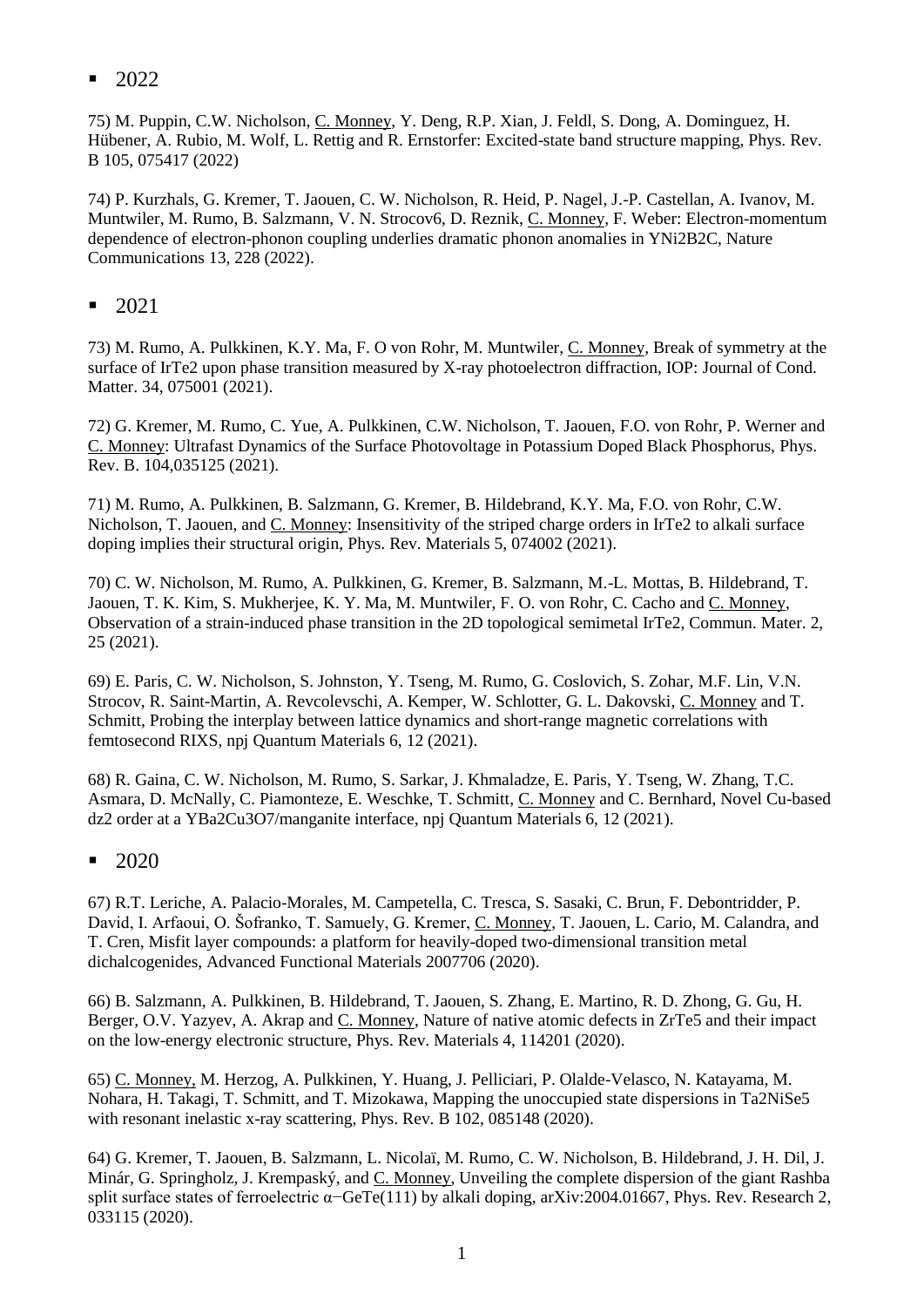63) M. Rumo, C.W. Nicholson, A. Pulkkinen, B. Hildebrand, G. Kremer, B. Salzmann, M.-L. Mottas, K.Y. Ma, E L. Wong, M.K.L. Man, K. M. Dani, B. Barbiellini, M. Muntwiler, T. Jaouen, F. O. von Rohr, and C. Monney, Examining the surface phase diagram of IrTe2 with photoemission, Phys. Rev. B 101, 235120 (2020).

62) Chris W. Nicholson, Eike F. Schwier, Kenya Shimada, Helmut Berger, Moritz Hoesch, Christophe Berthod, Claude Monney, Role of a higher dimensional interaction in stabilizing charge density waves in quasi-1D NbSe3 revealed by angle-resolved photoemission spectroscopy, Phys. Rev. B 101, 045412 (2020).

## ■ 2019

61) T. Jaouen, B. Hildebrand, M.-L. Mottas, M. Di Giovannantonio, P. Ruffieux, M. Rumo, C. W. Nicholson, E. Razzoli, C. Barreteau, A. Ubaldini, E. Giannini, F. Vanini, H. Beck, C. Monney, P. Aebi, Phase separation in the vicinity of Fermi surface hot spots, Phys. Rev. B 100, 075152 (2019).

60) M.-L. Mottas, T. Jaouen, B. Hildebrand, M. Rumo, F. Vanini, E. Razzoli, E. Giannini, C. Barreteau, D. R. Bowler, C. Monney, H. Beck, P. Aebi, Semimetal-to-semiconductor transition and charge-density-wave melting in 1T-TiSe2−xSx single crystals, Phys. Rev. B 99, 155103 (2019).

59) Fernando A. Garcia, Oleh Ivashko, Daniel E. McNally, Lakshmi Das, Mario M. Piva, C. Adriano, Pascoal G. Pagliuso, Johan Chang, Thorsten Schmitt, Claude Monney, Anisotropic magnetic excitations and incipient Néel order in Ba(Fe1-xMnx)2As2, Phys. Rev. B 99, 115118 (2019).

58) M. Puppin, Y. Deng, C.W. Nicholson, J. Feldl, N.B.M. Schroeter, H. Vita, P. Kirchmann, C. Monney, L. Rettig, M. Wolf and R. Ernstorfer: Time- and angle-resolved photoemission spectroscopy of solids in the extreme ultraviolet at 500 kHz repetition rate, Rev. Sci. Instrum. 90, 023104 (2019).

### ■ 2018

57) E. Perret, C. Monney, S. Johnston, J. Khmaladze, F. Lyzwa, R. Gaina, M. Dantz, J. Pelliciari, C. Piamonteze, B.P.P. Mallett, M. Minola, B. Keimer, T. Schmitt, C. Bernhard, Coupled Cu and Mn charge and orbital orders in YBa2Cu3O7/Nd0.65(Ca1-ySry)0.35MnO3 multilayers, Comm. Phys. 45, 1 (2018).

56) R.O. Kuzian, R. Klingeler,W.E.A. Lorenz, N. Wizent, S. Nishimoto, U. Nitzsche, H. Rosner, D. Milosavljevic, L. Hozoi, R. Yadav, J. Richter, A. Hauser, J. Geck, R. Hayn, V. Yushankhai, L. Siurakshina, C. Monney, T. Schmitt, J. Thar, G. Roth, T. Ito, H. Yamaguchi, M. Matsuda, S. Johnston, J. Málek and S.-L. Drechsler: Comment on 'Oxygen vacancy-induced magnetic moment in edgesharing CuO2 chains of Li2CuO2', New J. Phys. 20, 058001 (2018).

55) S. Mor, M. Herzog, D. Golez, P. Werner, M. Eckstein, N. Katayama, M. Nohara, H. Takagi, T. Mizokawa, C. Monney and J. Staehler: Self-protection Inhibition of the photoinduced structural phase transition in the excitonic insulator Ta2NiSe5, Phys. Rev. B 97, 115154 (2018).

54) C. Monney, A. Schuler, T. Jaouen, M. -L. Mottas, Th. Wolf, M. Merz, M. Muntwiler, L. Castiglioni, P. Aebi, F. Weber and M. Hengsberger: Robustness of the charge-ordered phases in IrTe2 against photoexcitation, Phys. Rev. B 97, 075110 (2018).

### ■ 2017

53) O. Ivashko, N.E. Shaik, X. Lu, C.G. Fatuzzo, M. Dantz, P.G. Freeman, D.E. McNally, D. Destraz, N.B. Christensen, T. Kurosowa, N. Momono, M. Oda, C.E. Matt, C. Monney, H.M. Ronnow, T. Schmitt, J. Chang: Damped spin-excitations in a doped cuprate superconductor with orbital hybridization, Phys. Rev. B 95, 214508 (2018).

52) S. Mor, M. Herzog, D. Golez, P. Werner, M. Eckstein, N. Katayama, M. Nohara, H. Takagi, T. Mizokawa, C. Monney, J. Staehler: Ultrafast electronic band gap control in an excitonic insulator, Phys. Rev. Lett. 119, 086401 (2017).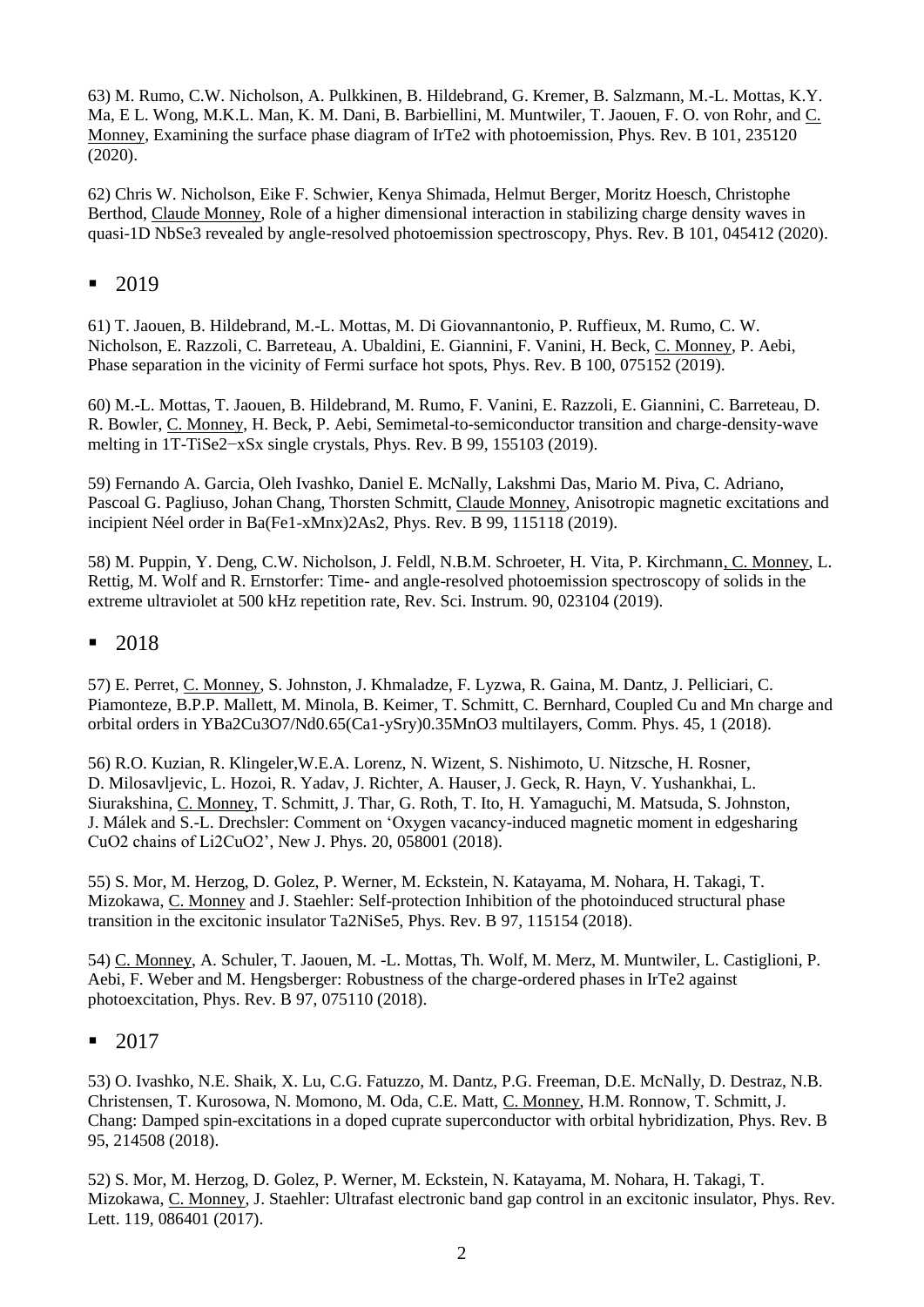51) N.A. Bogdanov, V. Bisogni, R. Kraus, C. Monney, K. Zhou, T. Schmitt, J. Geck, A. Mitrushchenkov, H. Stoll, J. van den Brink, L. Hozoi: Orbital breathing in the computation of XAS and RIXS in solids by WF methods, J. Phys.: condensed matter 29, 035502 (2017).

50) C.N. Nicholson, C. Berthod, M. Puppin, H. Berger, M. Wolf, M. Hoesch, C. Monney, Dimensional crossover in a charge density wave material probed by ARPES, Phys. Rev. Lett. 118, 206401 (2017).

49) M.D. Watson, Y. Feng, C.N. Nicholson, C. Monney, J.M. Riley, H. Iwasawa, K. Refson, V. Sacksteder, D.T. Adroja, J. Zhao, M. Hoesch: Multiband one-dimensional electronic structure and spectroscopic signature of Tomonoga-Luttinger liquid behavior in K2Cr3As2, Phys. Rev. Lett. 118, 097002 (2017).

## ▪ 2016

49) R. Bertoni, C. Nicholson, L. Waldecker, H. Huebener, C. Monney, U. De Giovannini, M. Puppin, M. Hoesch, E. Springate, R. Chapman, C. Cacho, M. Wolf, A. Rubio, R. Ernstorfer: Generation and evolution of spin-, valley- and layer-polarized excited carriers in inversion-symmetric WSe2, Phys. Rev. Lett. 117, 277102 (2016).

48) C.W. Nicholson, C. Monney, R. Carley, B. Frietsch, J. Bowlan, M. Weinelt, M. Wolf: Ultrafast spin density wave transition in Chromium governed by thermalized electron gas, Phys. Rev. Lett. 117, 136801 (2016).

47) C. Monney, V. Bisogni, K.J. Zhou, R. Kraus, V. Strocov, G. Behr, S.-L. Drechsler, H. Rosner, S. Johnston, J. Geck, T. Schmitt: Probing the magnetic and electronic correlations in Li2CuO2 with Zhang-Rice excitons, Phys. Rev. B 94, 165118 (2016).

46) C. Monney, M. Puppin, C.W. Nicholson, M. Hoesch, R.T. Chapman, E. Springate, H. Berger, A. Magrez, C. Cacho, R. Ernstorfer, M. Wolf: Revealing the role of electrons and phonons in the ultrafast recovery of charge density wave correlations in 1*T*-TiSe2, Phys. Rev. B 94, 165165 (2016).

45) C. Monney, T. Schmitt, C. E. Matt, J. Mesot, V. N. Strocov, O. J. Lipscombe, S. M. Hayden, and J. Chang: A resonant inelastic x-ray scattering study of the spin and charge excitations in the overdoped superconductor La1.77Sr0.23CuO4, Phys. Rev. B 93, 075103 (2016).

44) S. Johnston, C. Monney, V. Bisogni, K. Zhou, R. Kraus, G. Behr, V. N. Strocov, J. Malek, S.-L. Drechsler, J. Geck, T. Schmitt, J. van den Brink: Electron-lattice interactions strongly renormalize the charge transfer energy in the spin-chain cuprate Li2CuO2, Nature Commun. 7, 10563 (2016).

## ▪ 2015

43) [C.W. Nicholson,](http://iopscience.iop.org/search?searchType=fullText&fieldedquery=C+W+Nicholson&f=author&time=all&issn=) [C. Monney,](http://iopscience.iop.org/search?searchType=fullText&fieldedquery=C+Monney&f=author&time=all&issn=) [U. Krieg,](http://iopscience.iop.org/search?searchType=fullText&fieldedquery=U+Krieg&f=author&time=all&issn=) [C. Tegenkamp,](http://iopscience.iop.org/search?searchType=fullText&fieldedquery=C+Tegenkamp&f=author&time=all&issn=) [H. Pfnür,](http://iopscience.iop.org/search?searchType=fullText&fieldedquery=H+Pfn%C3%BCr&f=author&time=all&issn=) [K. Horn](http://iopscience.iop.org/search?searchType=fullText&fieldedquery=K+Horn&f=author&time=all&issn=) and [M. Wolf:](http://iopscience.iop.org/search?searchType=fullText&fieldedquery=M+Wolf&f=author&time=all&issn=) [Electronic](http://iopscience.iop.org/1367-2630/17/9/093025?fromSearchPage=true)  [structure of self-assembled Ag nanowires on Si\(557\): spectroscopic evidence for dimensionality,](http://iopscience.iop.org/1367-2630/17/9/093025?fromSearchPage=true) New. J. Phys. 17, 093025 (2015).

42) Michele Puppin, Yunpei Deng, Chris Nicholson, Claude Monney, Marcel Krenz, Oliver Prochnow, Jan Ahrens, Thomas Binhammer, Uwe Morgner, Martin Wolf, and Ralph Ernstorfer: 500 kHz OPCPA-Based UV-XUV Light Source For Time-Resolved Photoemission Spectroscopy, Conference on Lasers and Electro-Optics, 10–15 May 2015, San Jose, California. Optics InfoBase, Optical Society of America (OSA).

41) N. Mariotti, C. Didiot, E.F. Schwier, C. Monney and P. Aebi: Quasi one-dimensional Ag nanostructures on Si(331)-(12x1), Surf. Sci. 639, 39 (2015).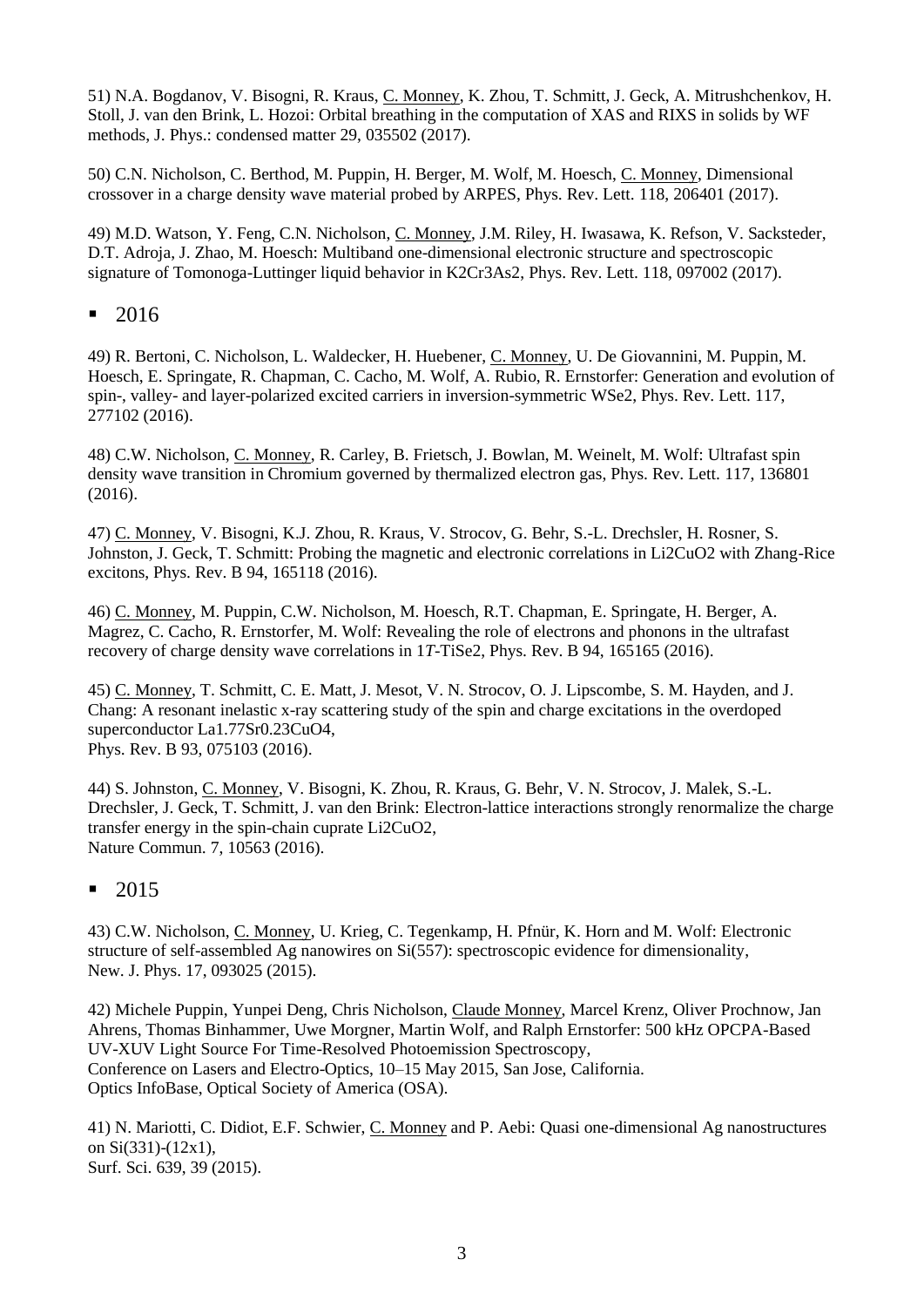40) Z. Vydrova, E.F. Schwier, G. Monney, T. Jaouen, E. Razzoli, C. Monney, B. Hildebrand, C. Didiot, H. Berger, T. Schmitt, V. N. Strocov, F. Vanini, and P. Aebi: Three-dimensional momentum-resolved electronic structure of 1T-TiSe2: A combined soft-x-ray photoemission and density functional theory study, Phys. Rev. B 91, 235129 (2015).

39) G. Monney, C. Monney, B. Hildebrand, P. Aebi, H. Beck: Impact of Electron-hole correlations on the electronic structure of 1T-TiSe2, Phys. Rev. Lett. 114, 086402 (2015).

38) V. Bisogni, K. Wohlfeld, S. Nishimoto, C. Monney, J. Trinckauf, K.J. Zhou, R. Kraus, K. Koepernik, C. Sekar, V. Strocov, B. Buchner, T. Schmitt, J. van den Brink, J. Geck: Orbital control of effective dimensionality: from spin-orbital fractionalization to confinement in the anisotropic ladder system CaCu2O3,

Phys. Rev. Lett. 114, 096402 (2015).

■ 2014

37) V. Bisogni, S. Kourtis, C. Monney, K.J. Zhou, R. Kraus, C. Sekar, V. Strocov, B. Buchner, L. Braicovich, T. Schmitt, M. Daghofer J. van den Brink, J. Geck: Femtosecond dynamics of momentum dependent magnetic excitations from resonant inelastic x-ray scattering in CaCu2O3, Phys. Rev. Lett. 112, 147401 (2014).

36) B. Barbiellini, J.N. Hancock, C. Monney, Y. Joly, G. Ghiringhelli, L. Braicovich and T. Schmitt: Inelastic X-ray scattering from valence electrons near absorption edges of FeTe and in TiSe2, Phys. Rev. B 89, 235138 (2014).

35) [Lee,](http://publish.aps.org/search/field/author/J.%20J.%20Lee) J.J., Moritz, B., Lee, W.S., [Yi,](http://publish.aps.org/search/field/author/M.%20Yi) M.[, Jia,](http://publish.aps.org/search/field/author/C.%20J.%20Jia) C.J., [Sorini,](http://publish.aps.org/search/field/author/A.%20P.%20Sorini) A.P., [Kudo,](http://publish.aps.org/search/field/author/K.%20Kudo) [K., Koike,](http://publish.aps.org/search/field/author/Y.%20Koike) Y, [Zhou,](http://publish.aps.org/search/field/author/K.%20J.%20Zhou) K.J., [Monney,](http://publish.aps.org/search/field/author/C.%20Monney) C[., Strocov,](http://publish.aps.org/search/field/author/V.%20Strocov) V., [Patthey,](http://publish.aps.org/search/field/author/L.%20Patthey) [L., Schmitt,](http://publish.aps.org/search/field/author/T.%20Schmitt) [T., Devereaux,](http://publish.aps.org/search/field/author/T.%20P.%20Devereaux) T.P., and Shen, Z.X., Phys. Rev. B 89, 041104 (2014).

▪ 2013

34) Monney, C., Uldry, A.-C., Zhou, K.J., Krzton-Maziopa, A., Pomjakushina, E., Strocov, V.N., Delley, B. and Schmitt, T.: Resonant inelastic x-ray scattering at the Fe L3 edge of the one-dimensional chalcogenide BaFe2Se3,

Phys. Rev. B. 88, 165103 (2013).

33) [Zenker,](http://publish.aps.org/search/field/author/B.%20Zenker) B., [Fehske,](http://publish.aps.org/search/field/author/H.%20Fehske) [H., Beck,](http://publish.aps.org/search/field/author/H.%20Beck) H., [Monney,](http://publish.aps.org/search/field/author/C.%20Monney) C., [Bishop,](http://publish.aps.org/search/field/author/A.%20R.%20Bishop) A.R.: Chiral charge order in 1T-TiSe2: Importance of lattice degrees of freedom, Phys. Rev. B 88, 075138 (2013).

32) Dean, M.P.M., James, A.J.A, Springell, R.S., Liu, X., Monney, C., Zhou, Konik, R.M., Wen, J.S., Xu, Z.J., Gu, G.D., Strocov, V.N., J., Schmitt, T., Hill, J.P.: High-Energy Magnetic Excitations in the Cuprate Superconductor Bi2Sr2CaCu2O8+delta: Towards a Unified Description of Its Electronic and Magnetic Degrees of Freedom,

Phys. Rev. Lett.110, 147001 (2013).

31) van Schoonveld, M., Suljoti, E., Campos-Cuerva, C., Gosselink, R.W., Van der Eerden, A., Schlappa, J., Zhou, K.J., Monney, C., Schmitt, T., de Groot, F.M.F., Transition Metal Nanoparticle Oxidation in a Chemically Non-Homogenous Environment Revealed by 2p3d Resonant X-ray Emission, J. Phys. Chem. Lett. 4, 1161 (2013).

30) Schmitt, T., Strocov, V.N., Zhou, K.J., Schlappa, J., Monney, C., and Patthey, L., High-Resolution Resonant Inelastic X-Ray Scattering with Soft X-Rays at the ADRESS Beamline of the Swiss Light Source: Further Instrument Development and Scientific Highlights, J. Electron Spectrosc. Relat. Phenom. 188, 38 (2013).

29) Zhou, K.J., Huang, Y.B., Monney, C., Dai, X., Strocov, V.N., Wang, N.L., Dai, P.C., Patthey, L., van den Brink, J., Ding, H., Schmitt, T.: Persistent high energy spin excitations in iron pnictide superconductors,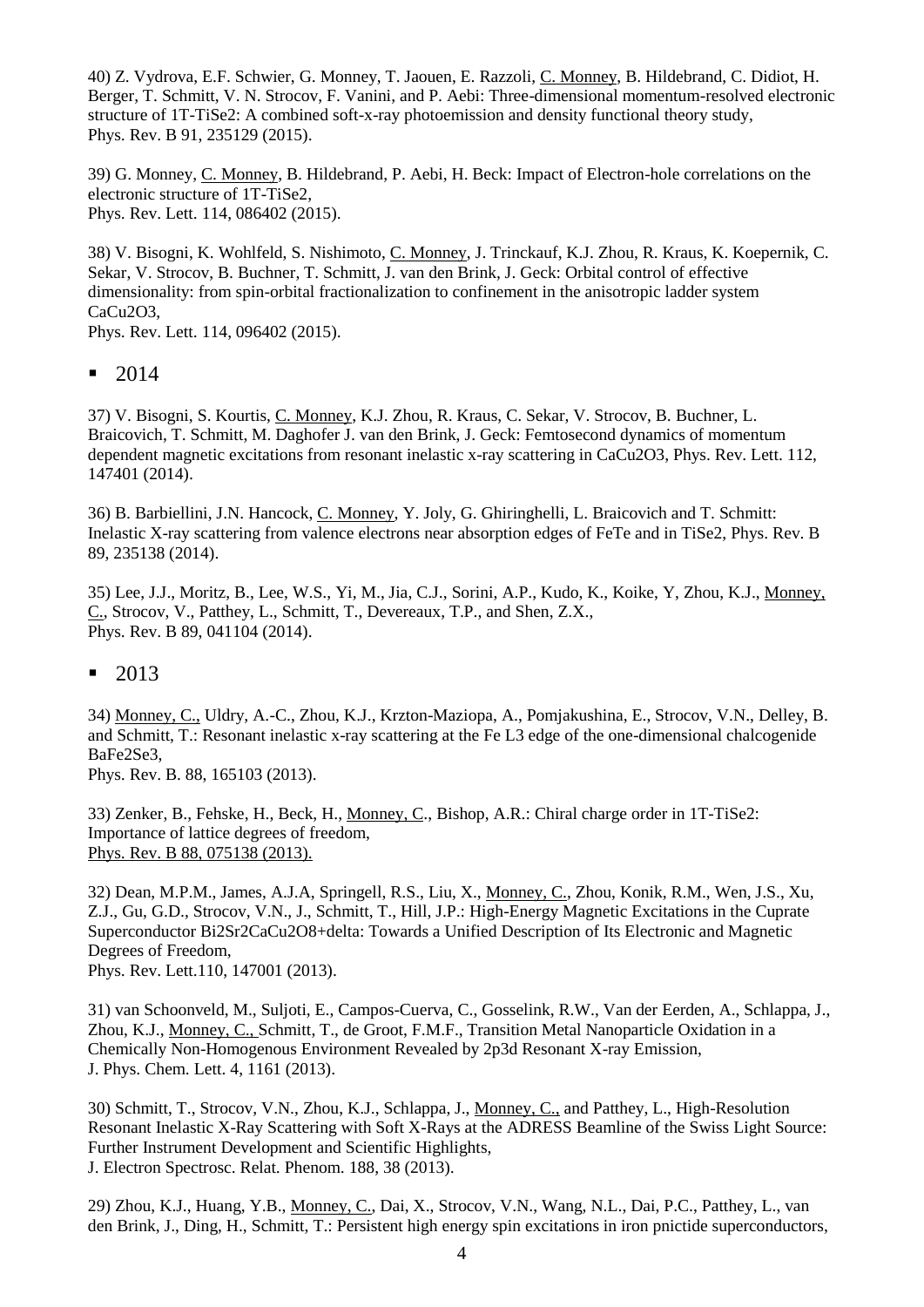Nature Commun. 4, 1470 (2013).

28) Monney, C., Bisogni, V., Zhou, K.J., Kraus, R., Strocov, V., Behr, G., Malek, J., Kuzian, R., Drechlser, S.-L., Johnston, S., Revcolevschi, A., Büchner, B., Ronnow, H., van den Brink, J., Geck, J., and Schmitt, T.: Determining short range fluctuation strength in cuprate chain materials with Resonant Inelastic X-ray Scattering,

Phys. Rev. Lett. 110, 087403 (2013).

# ■ 2012

27) van Schoonveld, M., Gosselink, R.W., Eggenhuisen, T.M., Al Samarai, M., Monney, C., Zhou, K.J., Schmitt, T., de Groot, F.M.F., A Multispectroscopic Study of 3d Orbitals in Cobalt Carboxylates: The High Sensitivity of 2p3d Resonant X-ray Emission Spectroscopy to the Ligand Field, Ang. Chemie 51, 1 (2012).

26) Strocov, V.N., Shi, M., Kobayashi, M., Monney, C., Wang, X., Krempasky, J., Schmitt, T., Patthey, L., Berger, H., and Blaha, P.: Three-dimensional electron realm in VSe2 by soft-x-ray photoelectron spectroscopy: origin of charge density waves, Phys. Rev. Lett. 109, 086401 (2012).

25) Mariotti, N., Didiot, C., Schwier, E.F., Monney, C., Perret-Aebi, L., Battaglia, C., Garnier, M.G., Aebi, P.: Scanning tunneling microscopy at multiple voltage biases of "ring-like" Ag clusters on Si(111)-(7x7), Surf. Science 606, 1755 (2012).

24) Monney, C., Monney, G., Aebi, P., Beck, H.: Electron-hole instability in 1T-TiSe2, New Journal of Physics 14, 075026 (2012).

23) Monney, C., Zhou, K.J, Cercellier, H., Vydrova, Z. Garnier, M.G., Monney, G., Strocov, V.N., Berger, H., Beck, H., Schmitt, T., Aebi, P.: Mapping electron-hole excitations in a charge density wave system with high resolution resonant inelastic x-ray scattering, Physical Review Letters 109, 047401 (2012).

22) Monney, C., Monney, G., Aebi, P. Beck, H.: Electron-hole fluctuation phase in 1T-TiSe2, Physical Review B 85, 235150 (2012).

21) Dean, M.P.M., Springell, R.S., Monney, C., Zhou, K.J., Bozovic, I., Pereiro, J., Dalla Piazza, B., Ronnow, H.M., van den Brink, J., Schmitt, T., Hill, J.P.: Spin excitations in a single La2CuO4 layer, Nature Materials 1 (2012).

20) Cazzaniga, M., Cercellier, H., Holzmann, M., Monney, C., Aebi, P., Onida, G., Olevano, V.: Many-body effects in TiSe2: indications for an excitonic insulator from GW, Phys. Rev. B 85, 195111 (2012).

19) Schlappa, J., Wohlfeld, K., Zhou, K. J., Mourigal, M., Haverkort, M. W., Strocov, V. N., Hozoi, L., Monney, C., Nishimoto, S. , Singh, S., Revcolevschi, A., Caux, J.-S., Patthey, L., Ronnow, H. M., van den Brink, J., Schmitt, T.: Spin-Orbital Separation in the quasi 1D Mott-insulator Sr2CuO3, Nature 485, 82 (2012).

### ▪ 2011

18) Le Tacon, M., Ghiringhelli, G., Chaloupka, J., Sala, M., Hinkov, V., Haverkort, M., Minola, M., Bakr, M., Zhou, K.J., Blanco-Canosa, S., Monney, C., Song, Y., Sun, G., Lin, C., De Luca, G., Salluzzo, M., Khaliullin, G., Schmitt, T., Braicovitch, L., Keimer, B.: Intense paramagnon excitations in a large family of high-temperature superconductors, Nature Physics 7, 725 (2011).

17) Glawion, S. , Heidler, J., Haverkort, M., Duda, L.C., Schmitt, T., Strocov, V., Monney, C., Zhou, K.J., Ruff, A., Sing, M., Claessen, R.: Two-Spinon and Orbital Excitations of the Spin-Peierls System TiOCl,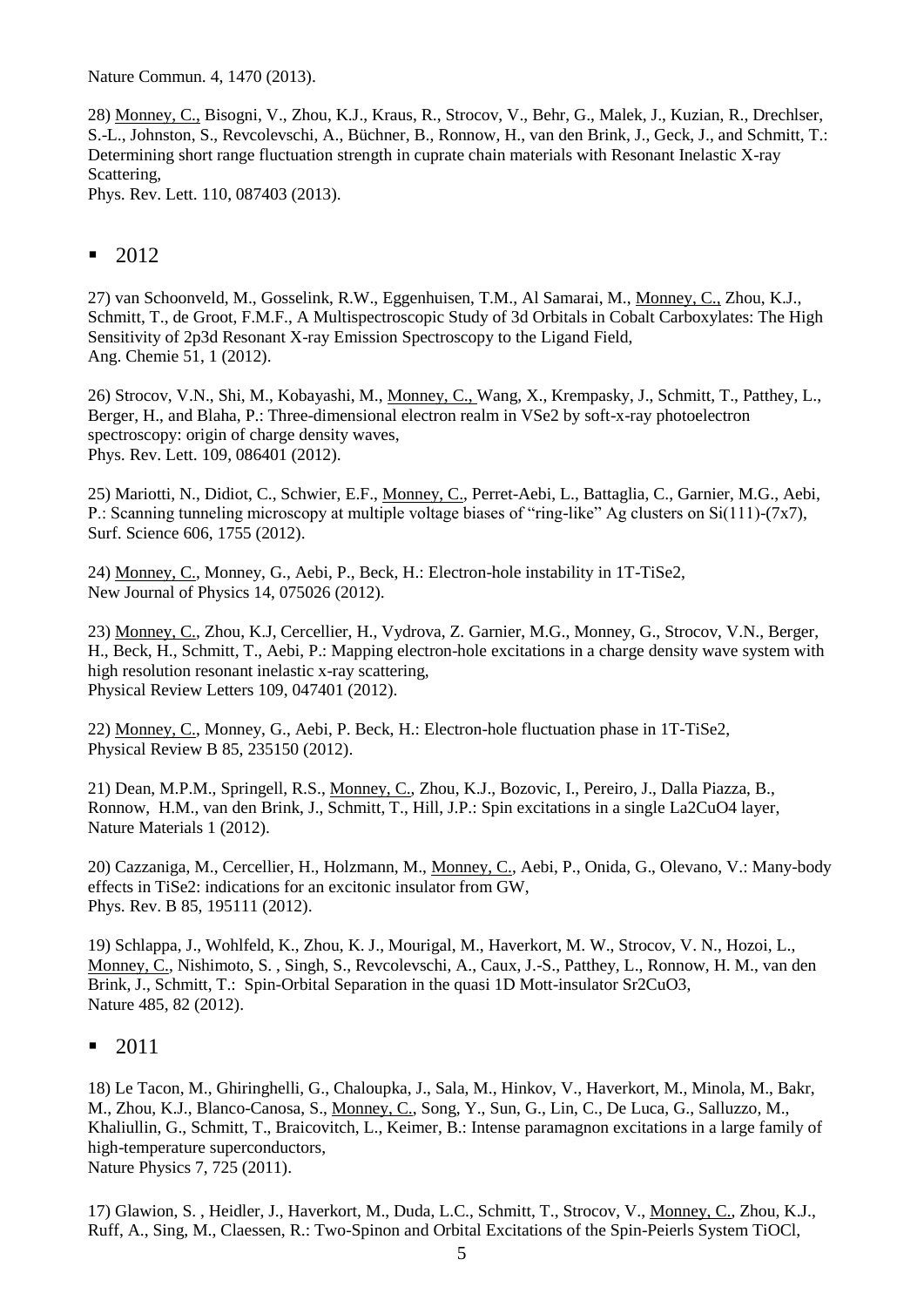Phys. Rev. Lett. 107, 107402 (2011).

16) Monney, C., Aebi , P., Beck H.: Exciton condensation driving the periodic lattice distortion of 1T-TiSe2, Physical Review Letters 106, 106404 (2011).

15) Schwier, E.F., Monney, C., Mariotti, N., Vydrova, Z., Garcia-Fernandez, M., Didiot, C., Garnier, M.G., Aebi, P.: Influence of elastic scattering on the measurement of core-level binding energy dispersion in X-ray photoemission spectroscopy, Euro. Phys. Journal B 81, 399 (2011).

▪ 2010

14) Battaglia, C., Schwier, E.F., Monney, C., Didiot, C., Mariotti, N., Gaal-Nagy, K., Onida, G., Garnier, M.G., Aebi, P.: Valence band structure of the Si(331)-(12 x 1) surface reconstruction. J. Phys. Condens. Matt. 23, 135003 (2010).

13) Monney, C., Schwier, E.F., Garnier, M.G., Battaglia, C., Mariotti, N., Didiot, C., Cercellier, H., Marcus, J., Berger, H., Titov, A.N., Beck, H., Aebi, P.: Dramatic effective mass reduction driven by a strong potential of competing periodicity, Euro. Phys. Lett. 92, 47003 (2010).

12) Monney, C., Schwier, E.F., Garnier, M.G., Mariotti, N., Didiot, C., Cercellier, H., Marcus, J., Berger, H., Titov, A.N., Beck, H., Aebi P.: Probing the exciton condensate phase in 1T-TiSe2 with photoemission, New Journal of Physics 12, 125019 (2010).

11) Monney, C., Schwier, E.F., Garnier, M.G., Mariotti, N., Didiot, C., Cercellier, H., Marcus, J., Battaglia, C., Berger, H., Titov, A.N., Beck, H., Aebi, P.: Temperature-dependent photoemission on 1T-TiSe2: Interpretation within the exciton condensate phase model, Phys. Rev. B 81, 155104 (2010).

### ■ 2009

10) Monney, C., Cercellier, H., Clerc, F., Battaglia, C., Schwier, E.F., Didiot, C., Garnier, M.G., Beck, H., Aebi, P., Berger, H., Forro, L., Patthey, L.: Spontaneous exciton condensation in 1T-TiSe2: BCS-like approach,

Phys. Rev. B 79, 045116 (2009).

9) Monney, C., Cercellier, H., Battaglia, C., Schwier, E.F., Didiot, C., Garnier, M.G., Beck, H., Aebi, P.: Temperature dependence of the excitonic insulator phase model in 1T-TiSe2, Physica B, 404, 3172 (2009).

8) Battaglia, C., Gaal-Nagy, K., Monney, C., Didiot, C., Schwier, E.F., Garnier, M.G., Onida, G., Aebi. P.: New Structural Model for the Si(331)-(12x1) Surface Reconstruction, J. Phys. Cond. Mat. 21, 013001 (2009).

7) Battaglia, C., Gaal-Nagy, K., Monney, C., Didiot, C., Schwier, E.F., Garnier, M.G., Onida, G., Aebi, P.: New structural model for the Si(331)-(12x1) reconstruction, Phys. Rev. Lett. 102, 066102 (2009).

## ■ 2006-2008

6) Battaglia, C., Cercellier, H., Monney, C., Despont, L., Garnier, M.G., Aebi, P.: Unveiling new systematics in self-assembly of atomic chains on Si(111), J. Phys. Conf. Ser. 100, 052078 (2008).

5) Cercellier, H., Monney, C., Clerc, F., Battaglia, C., Despont, L., Garnier, M.G., Beck, H., Aebi, P., Patthey, L., Berger, H., Forro, L.: Evidence for an excitonic insulator phase in 1T-TiSe2,